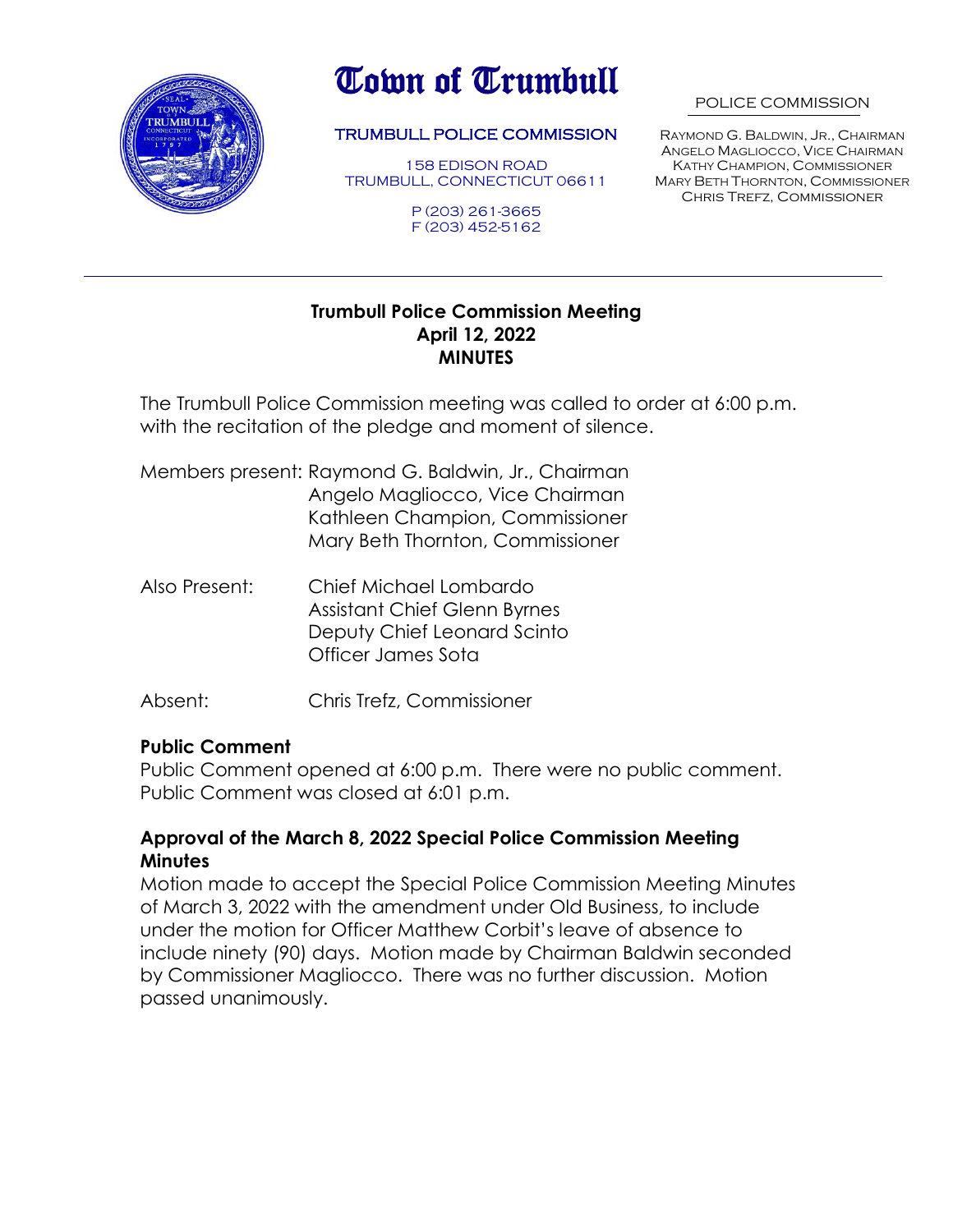# *Chief's Report*

*Correspondence*

Email to Lieutenant Brian Falkenstein for calendar year 2021 he only used one day sick day. Chief Lombardo recognized Lt. Falkenstein, thanked him for his commitment and awarded him 12 hours of compensatory time.

Note on total of donations received for K-9 Bane's stomach surgery. There was a total of \$5,465 donated. The funds were placed into the K-9 fund and personnel letter to each donator was sent.

Two young ladies collected their change and donated to K-9 Bane for his surgery. Penny and Lily met Officer Ball.

James Demers of the National Junior Honor Society delivered "Life Savers" along with thank you cards and poster board with messages for the officers as part of his service project.

Trumbull Resident, Kevin Drake donated oxygen masks for K-9 Bane and K-9 Rico. The masks will assist the K-9's should they ever need to enter a house on fire. There were two additional masks of different sizes should any other animal need oxygen during an emergency.

### *Operations*

Chief Lombardo reviewed the Calls for Service Report for the month of March 2022.

Chief Lombardo reviewed the Motor Vehicle Enforcement Report for the month of March 2022.

Chief Lombardo reviewed the Criminal Incidents Report for the month of March 2022. The report showed significantly less incidents compared to previous months. Chief Lombardo commented on the Task Force is focusing on stolen cars.

Chairman Baldwin asked the status on the funding for the Car Theft Task Force.

Chief Lombardo indicated that AC Byrnes testified before the Legislature Representatives Rutigliano and Devlin who proposed a Bill to continue funding for Operation Ring Span which is the Task Force in Bridgeport in which the Department is part off. Chief Lombardo nor AC Byrnes has not heard any updates but will follow-up. The thefts of Catalytic Convertors is becoming a huge problem. Chief Lombardo report that over the weekend the Bus Depot was targeted and there were 26 Catalytic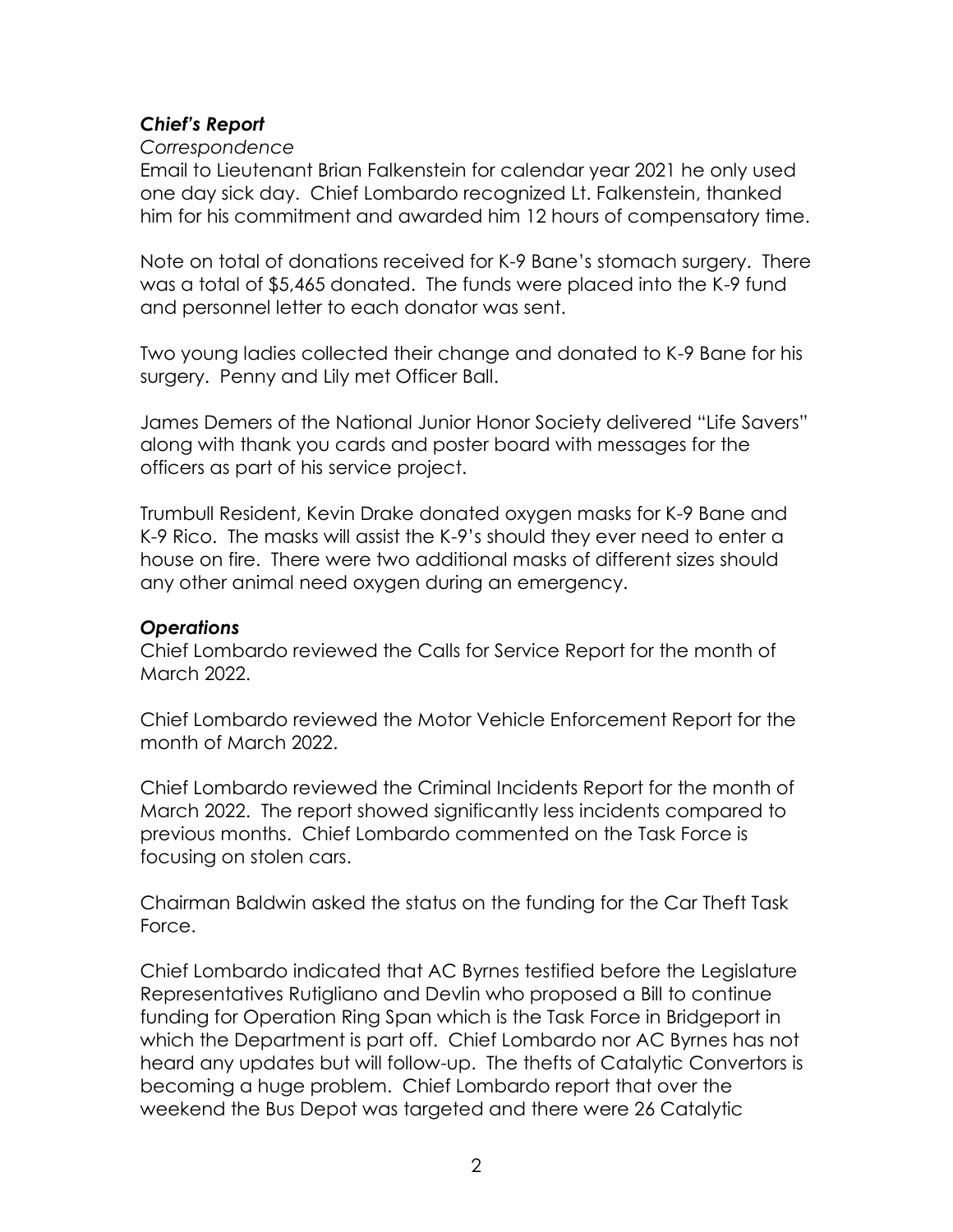Convertors where stolen from the buses. There was also theft of Catalytic Convertors at CES on Oakview Drive.

Chief Lombardo reviewed the CLO Report from Officer Leos for the month of March. Coffee with a Cop was held at Panera Bread.

Chief Lombardo reviewed the Incident Statistics Report for the month of March.

Chief Lombardo reviewed the SRO Reports from SRO Duva at THS for the month of March. SRO Duva has been handling other school cases due to the other two middle school SROs are back on Patrol due to staff shortage. The SROs and other Officers that are in the area of any school they are to stop in a visit the schools and speak with the faculty.

Chief Lombardo reviewed the K-9 Reports from K-9 G. Lee and K-9 Carlson for the month of March.

Chief Lombardo reported for the month of March, there were two (2) juvenile referrals.

Chief Lombardo reviewed the Arrest Summary Report for Adults for the month of March.

### **Traffic Division**

Chief Lombardo reviewed Officer Kyle Siljamaki's Traffic Report for the month of March. The Traffic Division normally has two officers assigned to Division but one of them needed to be reassigned to the Patrol Division due to staff shortage. Memo to Patrol Supervisors is read at Line-Up of Traffic Issues/Complaints received and to have the Patrol Officers conduct traffic enforcement in those areas listed.

Chairman Baldwin asked on the status on the traffic light on Route 111. He also asked about the lane markings on Route 108.

Chief Lombardo indicated the State approved the light and it is out to bid. Chief Lombardo indicated he has spoken to the State several times on the lane markings and has been told it would be taken care of. Chief Lombardo also mentioned to the State lane markings on Church Hill Road. Chief Lombardo will follow-up with them again.

### **Detective Division Report**

Chief Lombardo reviewed the Detective Division Monthly Activity report provided for the month of March.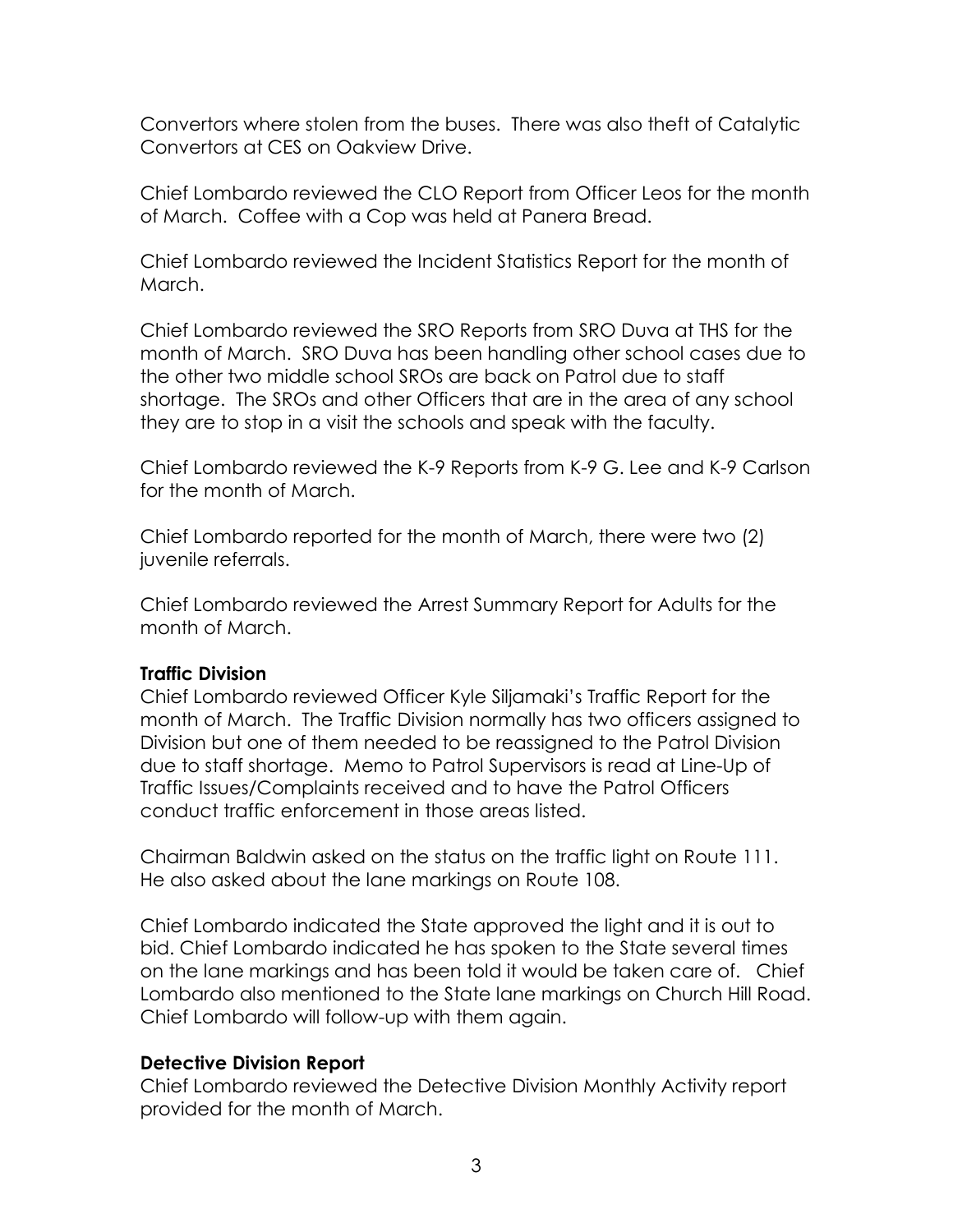#### **Training Report**

Chief Lombardo reviewed the Training Monthly Activity report for the month of March.

#### **Cadet Report**

Chief Lombardo reviewed the Cadet Report for the month of March.

#### **Sick/Injury Report**

Chief Lombardo reviewed the sick/injury report for the department for the month of March.

### **Budget**

Chief Lombardo commented on the Departments YTD Budget Status and had AC Byrnes provide an update to the Commissioners.

AC Byrnes indicated the Department is doing well and on track as the Fiscal Year is approaching. There are two accounts that need to be balanced out due to the shortage of personnel, Full Time Salaries and the Overtime Account. The Department is forecasting for yearend the Department will end with a surplus in fulltime personnel with the shortage well over \$300,000 as of now. With the Overtime account on the additional expenses they are going to be in debt with well over \$200,000. The Department hope to break evenly with the budget. No changes on the vehicles arrival.

### **Legal Update**

Chief Lombardo indicated, AC Byrnes has provided the Commission a Police Accountability Bill Worksheet (see attached) in which he will discuss in detail.

AC Byrnes reviewed the Police Accountability worksheet with the Commissioners which is related to the Bill that came into effect about two years ago. AC Byrnes prepared the worksheet for the Departments own purpose to track progress. A lot has been accomplished in the past two years on the training and compliance. AC Byrnes went over several of the topics on the worksheet.

Chairman Baldwin complimented on a job well done on the progress the Department has done with the training that needs to be met for the Police Accountability.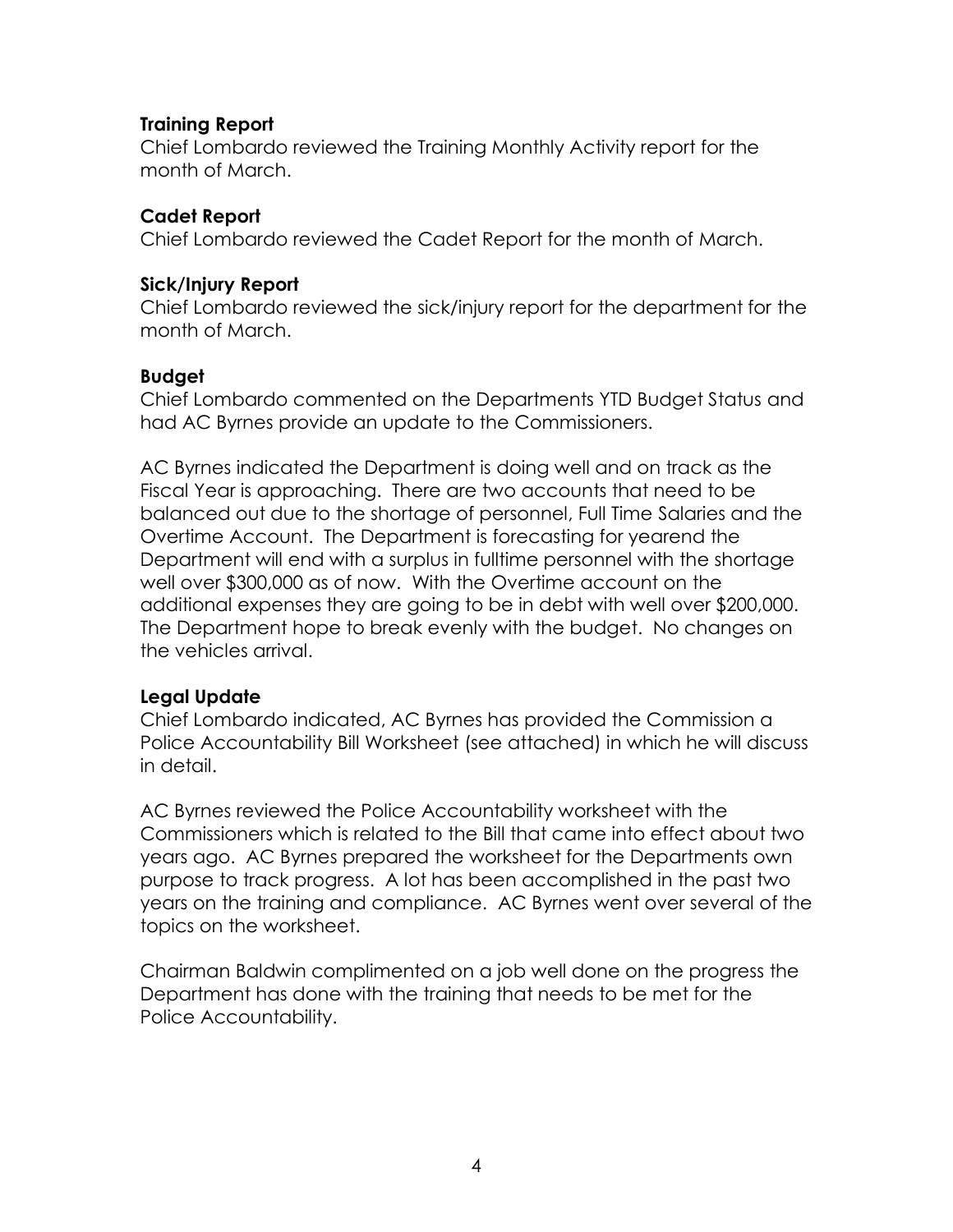# **Old Business Update Staffing Shortage**

Chief Lombardo indicated that the town through the First Selectman office and discussions with Human Resources has agreed to offer lateral transfer Police Officers with 2 years or more from another police department a sign on bonus. It would be \$20,000 over a period of 4 years. The bonus would be paid as follows: upon completion of probation the officer receives \$2,000, complete 1 year anniversary with Department the officer receives \$3,000, and then each of the three years after that the officer will receive \$5,000 on their anniversary. The bonus is being spread out to encourage an officer to stay with the department, and it won't be a big impact on the Department's budget. The bonus would be taken from the salary account. The Department will be advertising for lateral transfer police officer bonus.

Chief Lombardo explained for a lateral officer to work on their own in the Department it would take approximately 5 weeks for training. A new officer after they complete the academy would take approximately 1 year for them to work on their own. Chief Lombardo hopes that the bonus incentive will attract lateral officers to join Department.

Chief Lombardo shared that the Department is in a crises at the moment due to staff shortage. He also shared that there is a possibility of five more officers are anticipating to leave the Department. If the Department does lose those five officers they will be below 70 officers. As the Commissioners and other Board members are aware officers in the Department have been ordered to work 16 hour shifts. Ranking officers have had to be placed on Patrol to make sure minimum manning is met.

Chairman Baldwin commented it has been a month that the Commission met with the First Selectman and HR Director regarding the RFP for the study of the pension and asked if there had been any updates.

Chief Lombardo indicated that he spoke with the HR Director last week and he was working on a document to provide to the Purchasing Department with the scope of the work but it has not been completed.

Chairman Baldwin asked what is the primary reason the officers leaving the Department.

Chief Lombardo responded that the officers have stated in their resignation letters it is due to the lack of a Pension.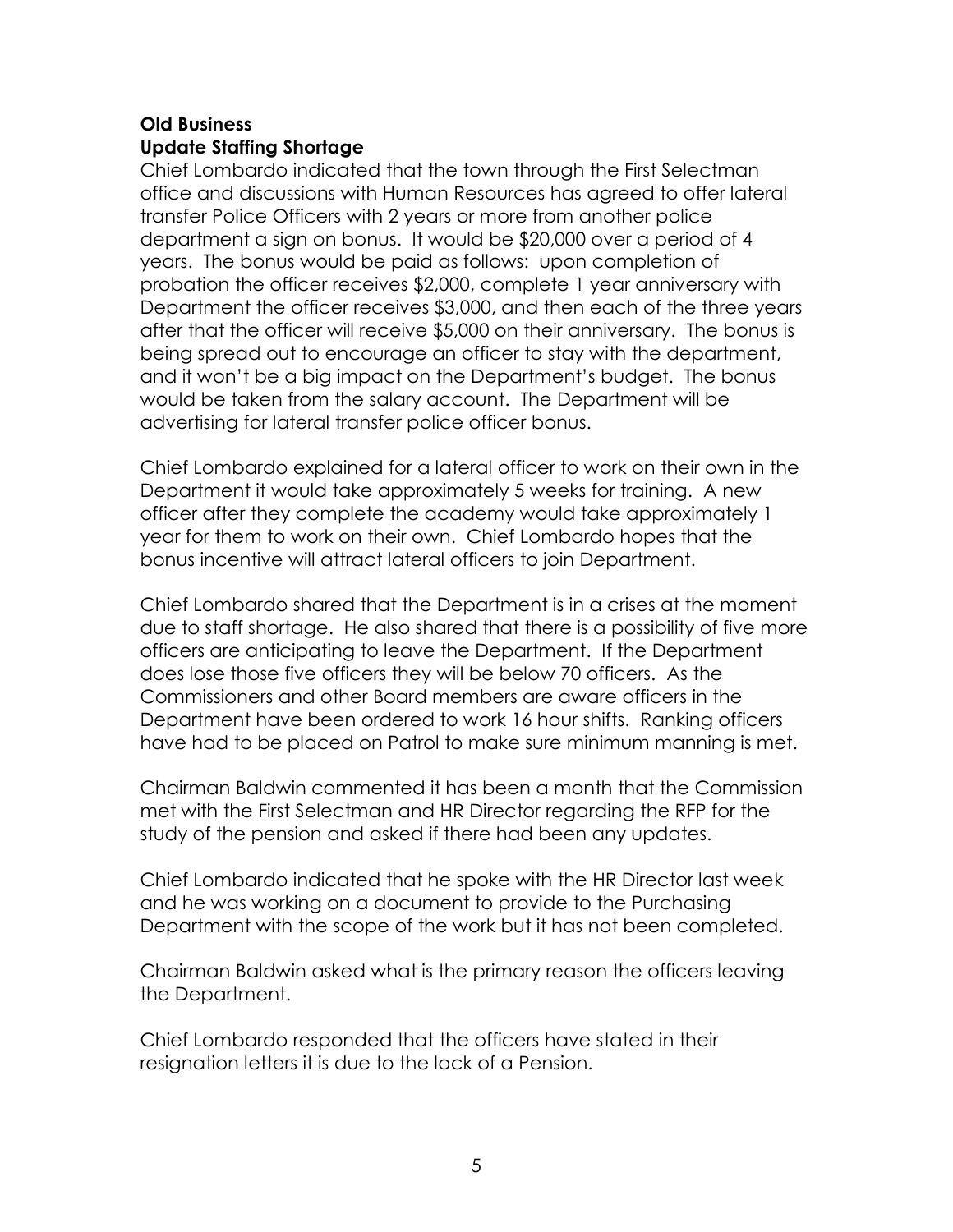### **Clarification of Carryover Vacation from 2020-2021 for Deputy Chief Scinto and Assistant Chief Byrnes**

Chief Lombardo clarified last March of 2021 he spoke with the First Selectman and the HR Director due to pandemic, it was really difficult to take vacation time, in fact Chief Lombardo did not want AC Byrnes nor DC Scinto to take vacation time. Their contract only allows them to carryover 10 vacation days from one year into the next year. The ten vacation days were carried over automatically and Chief Lombardo spoke with the First Selectman and she agreed to allow them to carry over additional vacation days up to and no more than an additional 20 days.

The Commissioners did agree, voted and approved on carrying over additional vacation days but a number was not stated. Chief Lombardo would like to ask the Commissioners to approve and vote up to and no more than 20 vacation days be carried over.

Deputy Chief Scinto would carry over an additional 20 vacation days and Assistant Chief Byrnes would carry over an additional 4 vacations.

A motion was made by Commissioner Magliocco for DC Scinto to carry over an additional 20 vacation days from 2021 and AC Byrnes to carry over an additional 4 vacations days from 2021, seconded by Commissioner Thornton. Chairman Baldwin thanked AC Byrnes and DC Scinto for making the sacrifice for the Department. There was no further discussion, motion passed unanimously.

### **New Business**

None.

### **Executive Session – Interview of Entry Level Police Officer Candidate**

Chief Lombardo indicated there is an Entry Level Police Officer Candidate he would like the Commissioners to interview.

A motion was made by Commissioner Magliocco at 6:54 p.m. to enter Executive Session to interview Entry Level Police Officer Candidate per Chief Lombardo's request to include the Police Commission Members Baldwin, Champion, Magliocco and Thornton also Chief Lombardo, AC Byrnes, DC Scinto and Officer Sota, seconded by Commissioner Champion. There was no further discussion. Motion passed unanimously.

Police Applicant Kelly Johnson entered executive session at 7:06 p.m. and exited at 7:29 p.m.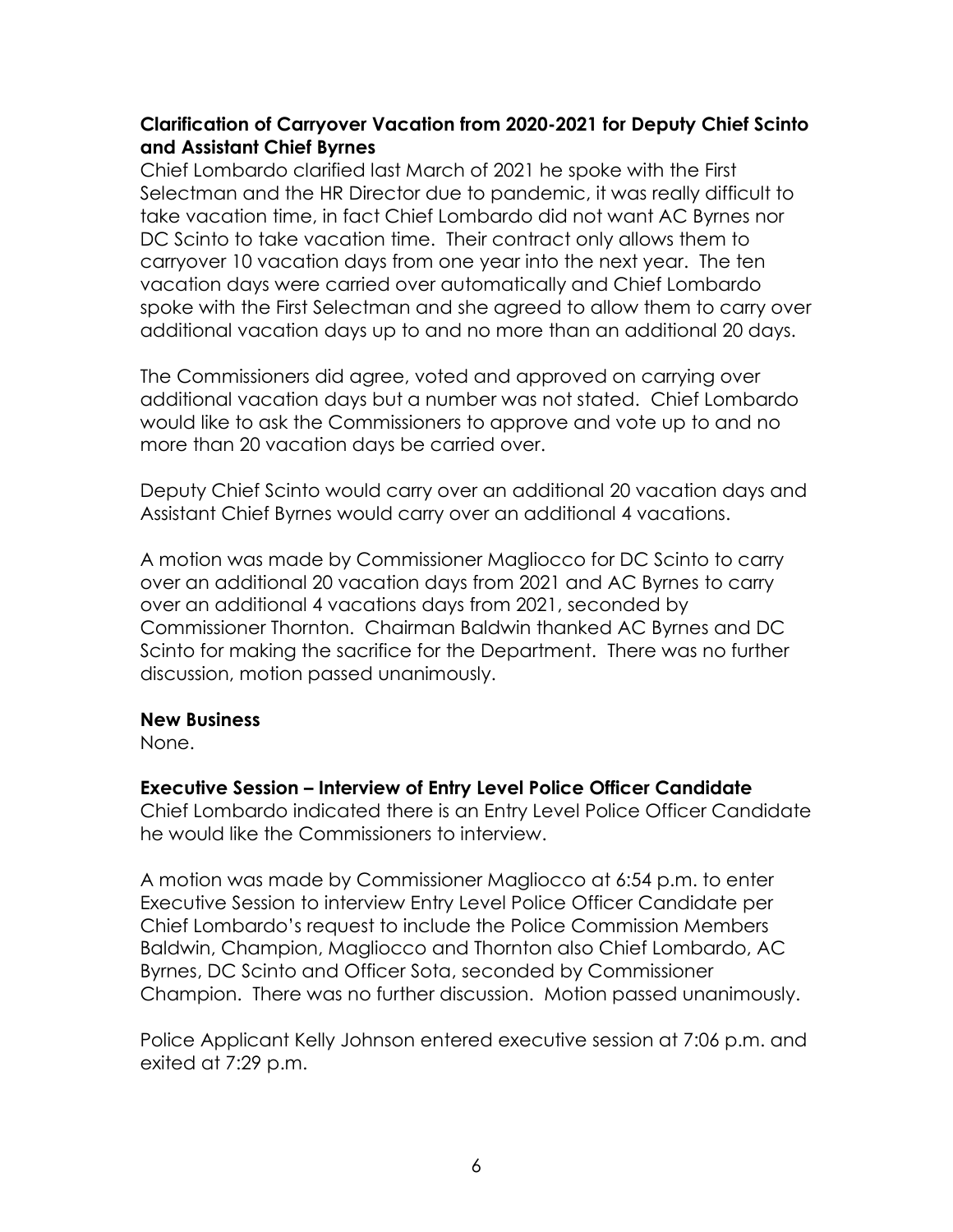A motion was made by Chairman Baldwin to exit Executive Session at 7:29 p.m., seconded by Commissioner Magliocco. There was no further discussion. Motion passed unanimously.

A motion was made by Chairman Baldwin to make a provisional offer of employment to Kelly Johnson subject to a successful medical exam, drug test, and physical agility test with a start date to be determined by the Chief of Police, seconded by Commissioner Magliocco. There was no further discussion. Motion passed unanimously.

There being no further business, a motion was made by Chairman Baldwin, seconded by Commissioner Magliocco to adjourn the meeting at 7:30 p.m. The motion passed unanimously.

Respectfully submitted,

Vivian Munoz Clerk of the Commission